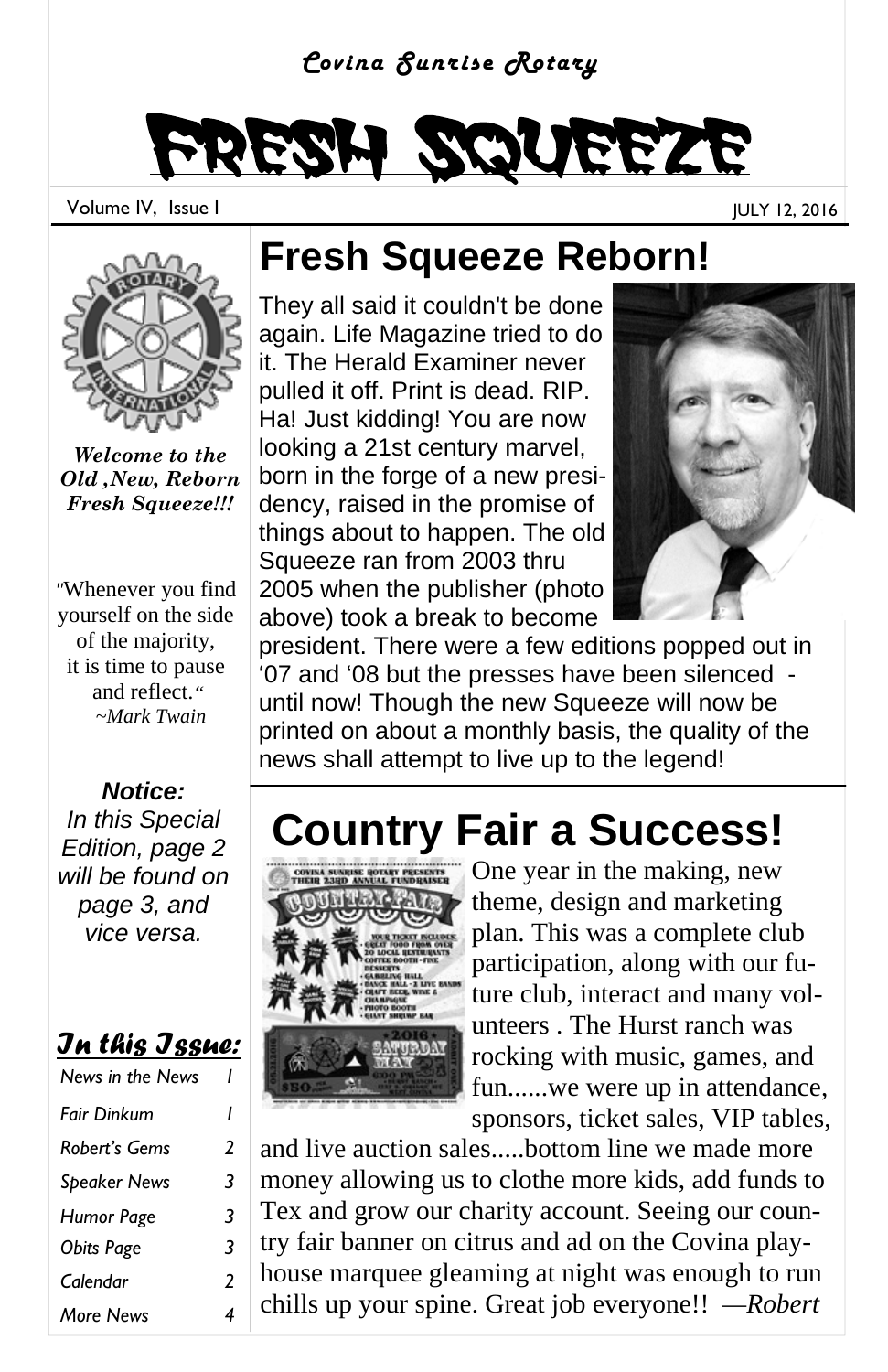PAGE 2 FRESH SQUEEZE VOLUME IV, ISSUE I

### **The President's Gems & Jewels**

And the new year of my presidency starts here on July 12th! I guess it's about time after 20 years as a Rotarian. I am excited with the opportunity!!

I have so many ideas and plans for this upcoming year it is hard to put it in words!!! I am following a long legacy of incredible past presidents and with Sal ending his year......big shoes to fill. My goals this year are a little old school - new school!!

We will continue to build on our membership, building our CSR name in the community, and for us to appreciate the Rotary wheel - the opportunity we have to help our fellow man. I am looking forward to building our "R future



Club", and the continued relationship with our Interact Club.

I am looking forward to working with every Rotarian and making a difference. Just know the passion will be contagious!!! Cheers to a great year.

Yours in Rotary,

*— Robert* 

### **Calendar of Upcoming Events**

Photo Day courtesy of Kathy Metz— 7am, July 19, NEXT WEEK!!! Rotary Nite Out @ Fonda Don Chon — 6pm, July 27 Avila Kickout Party — June 24, 2017 (just sayin'...)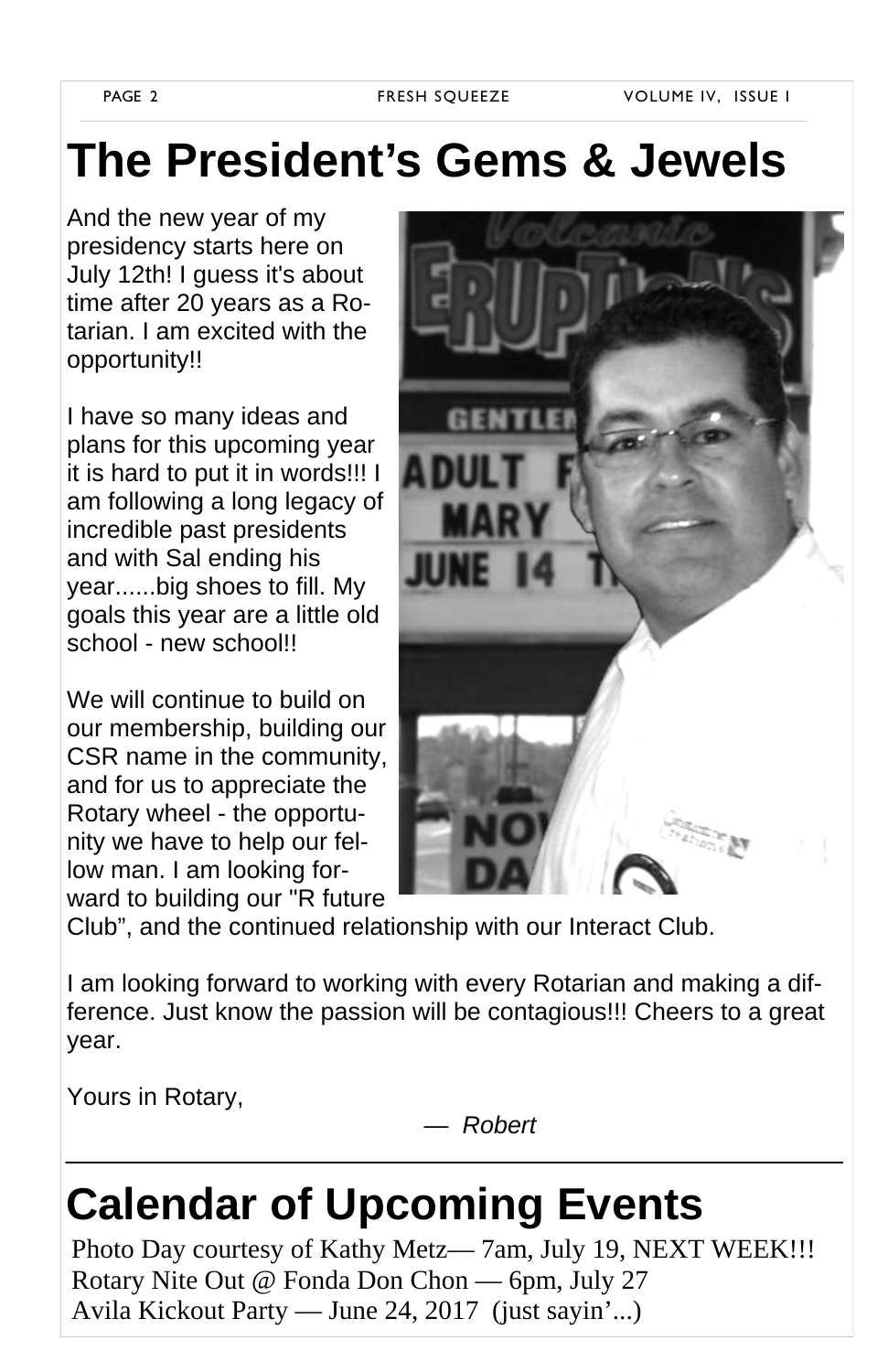# **Speaker Line Up:**

Today marks the end of an era, Wysocki finally gets out of his 5 year job as Speaker Chairman and passes it on to George Fuller, who has formed a committee to procure bodies for our entertainment.

#### *The Line Up:*

Today: Dr. Sheehan, Superintendent, Covina Valley USD; Topic will be "What's happening in the district?" Next week: Photo Day— Dress Appropriately! Plus: George explains Craft Talks!

### **Tasteless Joke of the Month**

An old couple is sitting in church one morning, listening to a sermon, when the wife whispers, "I just let out a silent fart. What should I do?" Her husband whispers back,

"Well, for starters, you can put a new battery in your hearing aid."

# **Out With the Old...**

A good time was had by fellow club members that attended our recent "Kick Out" Party for President Sal! The Frat Party themed event was hosted by Shannon & Eddie. The place was jammed with party goers ready to give our pal Sal the boot!

Many wore their colors to support their favorite school or fraternity. Some even sported togas, our fine President included! The food was great, we got to enjoy a mini shrimp boat and sausages from Capri Deli. For those of you who wonder why no veggie tray was

served, rumor has it our very own Henry Morgan with his fancy maneuvers ensured that it was dumped, not once but twice on the ground! Some members showed off by drinking from the official Rotary beer bong!

The program of the night included good bye gifts to the outgoing board from President Sal and recognition of the incoming board by President Elect Robert. The "now infamous singers" performed and a great video production (courtesy of Terry Wysocki as producer and Robert Avila as Director) was shown with some highlights of his year as president, along with a commercial spoofing his very own company! A great night celebrating the end of a great year! *— Shannon*